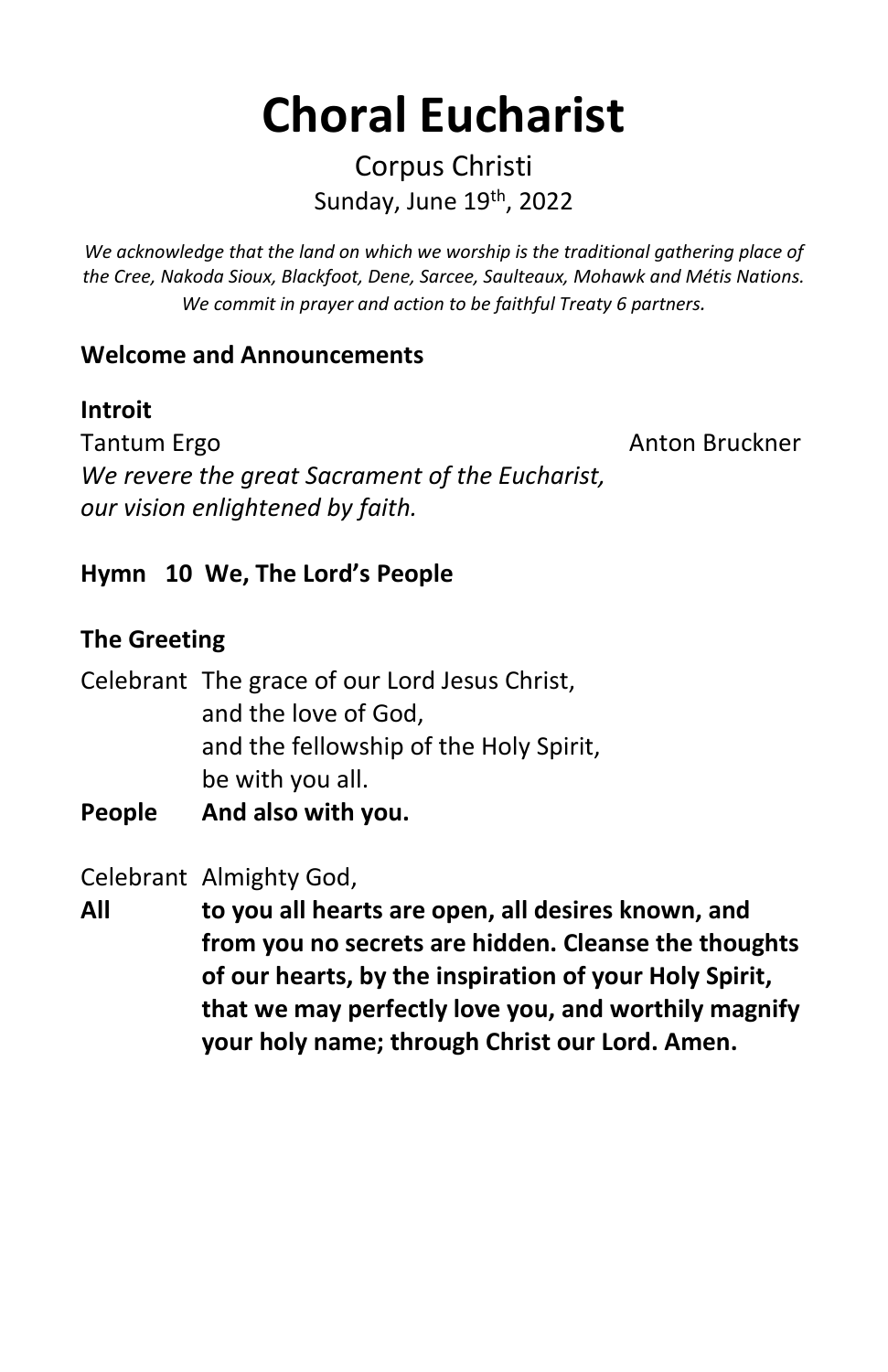#### **Glory to God**



#### **Collect of the Day**

Celebrant Let us pray. Lord Jesus Christ, **All we thank you that in this wonderful sacrament you have given us the memorial of your passion: grant us so to reverence the sacred mysteries of your body and blood that we may know within ourselves and show forth in our lives the fruits of your redemption; for you are alive and reign with the Father in the unity of the Holy Spirit, one God, now and for ever. Amen.**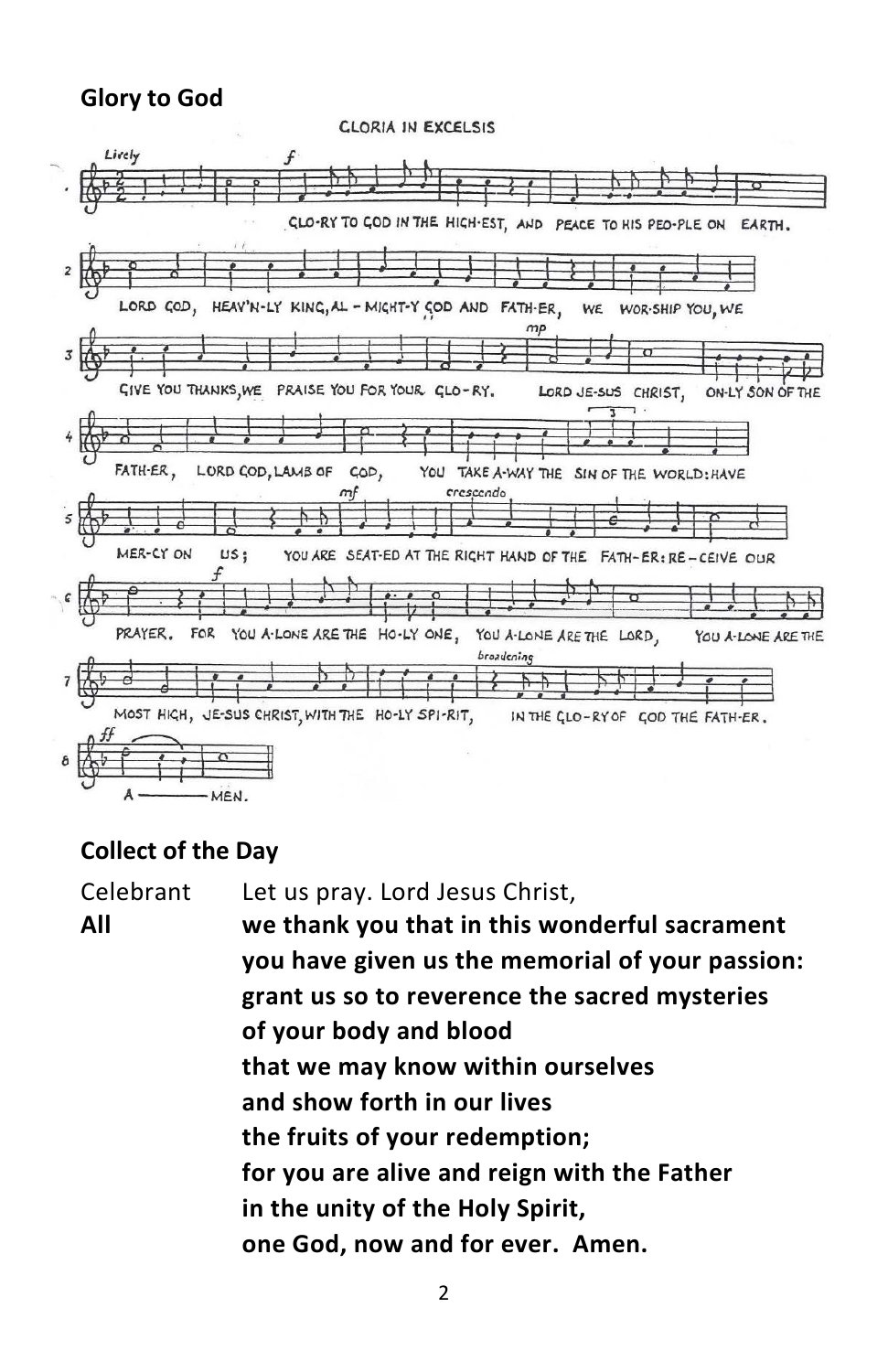#### **The First Reading: Genesis 14:18-20**

And King Melchizedek of Salem brought out bread and wine; he was priest of God Most High. He blessed him and said, "Blessed be Abram by God Most High, maker of heaven and earth; and blessed be God Most High, who has delivered your enemies into your hand!" And Abram gave him one-tenth of everything. Reader The word of the Lord

**People Thanks be to God**

#### **Psalm 63:1-8** Chant: Ivor Atkins

*Antiphon: My soul thirsts for you, O God: your right hand holds me fast.*  O God, you are my God; eagerly I seek you; my soul thirsts for you, my flesh faints for you, as in a barren and dry land where there is no water. Therefore I have gazed upon you in your holy place, that I might behold your power and your glory. For your loving-kindness is better than life itself; my lips shall give you praise. So will I bless you as long as I live and lift up my hands in your name. My soul is content, as with marrow and fatness, and my mouth praises you with joyful lips, When I remember you upon my bed, and meditate on you in the night watches. For you have been my helper, and under the shadow of your wings I will rejoice. My soul it clings to you; your right hand holds me fast. *Antiphon: My soul thirsts for you, O God: your right hand holds me fast.* 

#### **The Second Reading: 1 Corinthians 11:23-26**

For I received from the Lord what I also handed on to you, that the Lord Jesus on the night when he was betrayed took a loaf of bread, and when he had given thanks, he broke it and said, "This is my body that is for you. Do this in remembrance of me." In the same way he took the cup also, after supper, saying, "This cup is the new covenant in my blood. Do this, as often as you drink it, in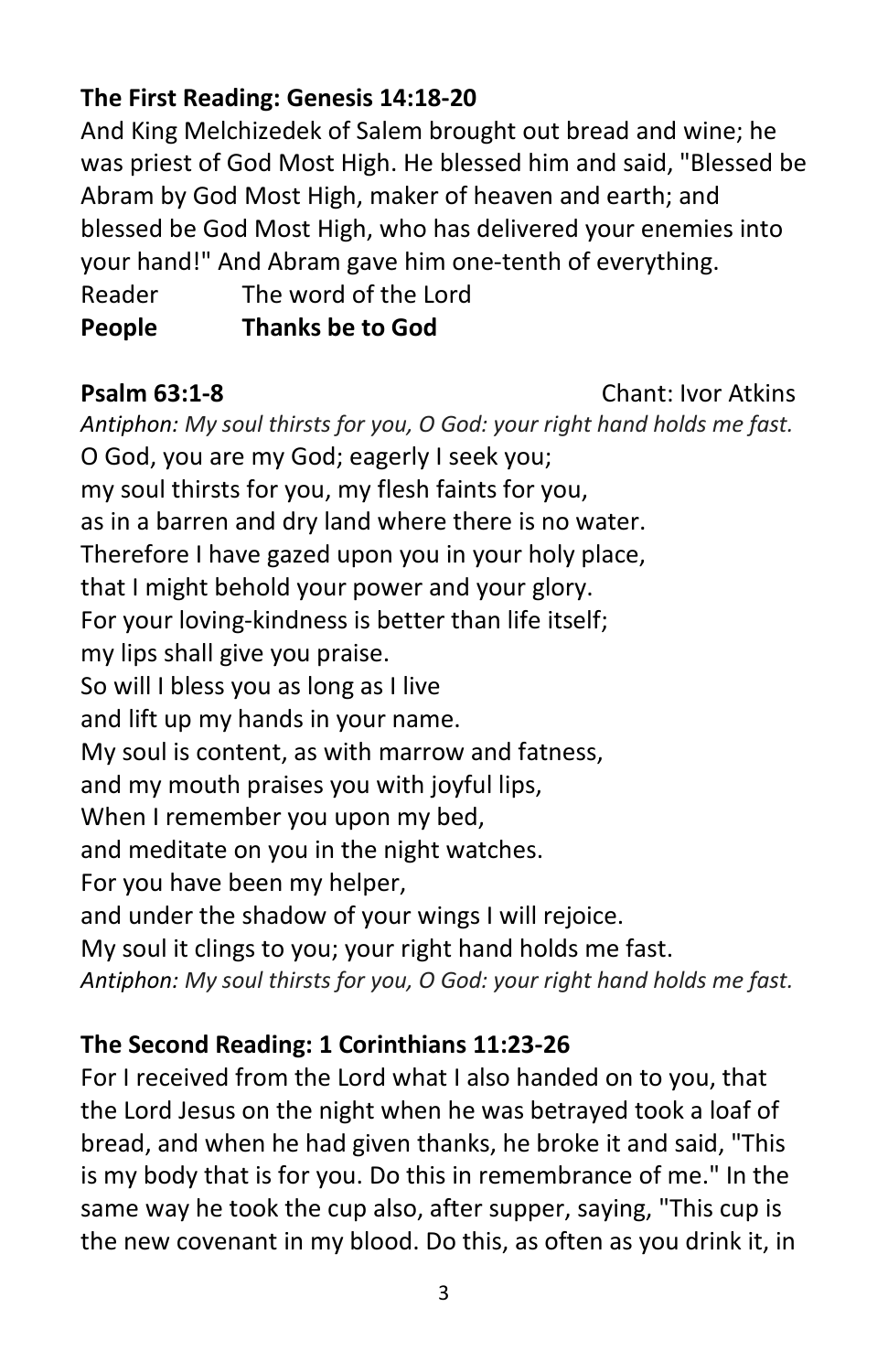remembrance of me." For as often as you eat this bread and drink the cup, you proclaim the Lord's death until he comes.

Reader The Word of the Lord

**People Thanks be to God**

### **Choir**

Verily, Verily I Say Unto You (c. 1570) Thomas Tallis *Verily I say unto you: except ye eat the flesh of the Son of man, and drink his blood, ye have no life in you. Whoso eateth my flesh, and drinketh my blood, hath eternal life; and I will raise him up at the last day. For my flesh is meat indeed, and my blood is drink indeed. He that eateth my flesh, and drinketh my blood, dwelleth is me, and I in him. John 6. 53-56*

### **Gradual Hymn 77 The Son of God Proclaim**

#### **The Holy Gospel**

| People    | Glory to you, Lord Jesus Christ          |
|-----------|------------------------------------------|
|           | according to St. Luke (9:11-17)          |
| Gospeller | The Holy Gospel of our Lord Jesus Christ |
| People    | And also with you                        |
| Gospeller | The Lord be with you                     |

When the crowds learned it, they followed him; and he welcomed them and spoke to them of the kingdom of God, and cured those who had need of healing. Now the day began to wear away; and the twelve came and said to him, "Send the crowd away, to go into the villages and country round about, to lodge and get provisions; for we are here in a lonely place." But he said to them, "You give them something to eat." They said, "We have no more than five loaves and two fish--unless we are to go and buy food for all these people." For there were about five thousand men. And he said to his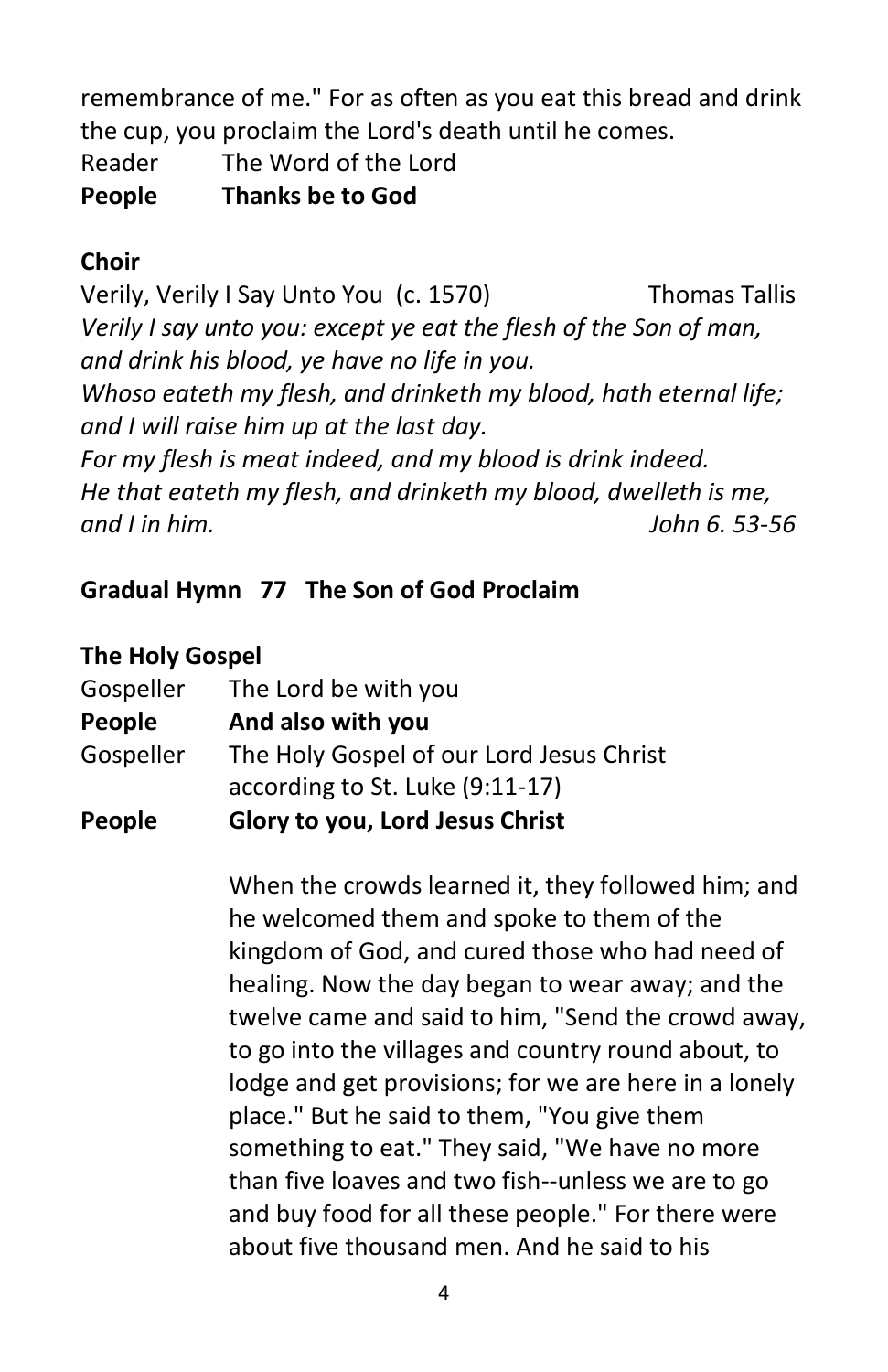disciples, "Make them sit down in companies, about fifty each." And they did so, and made them all sit down. And taking the five loaves and the two fish he looked up to heaven, and blessed and broke them, and gave them to the disciples to set before the crowd. And all ate and were satisfied. And they took up what was left over, twelve baskets of broken pieces.

Gospeller The Gospel of Christ **People Praise to you, Lord Jesus Christ**

**Alleluia Contract Beatch Contract Beatch Contract Beatch Contract Beatch** 

### **All (refrain)**



*Choir The word of the Lord is pure, His word is true and mighty. We believe in Him and His Son, Jesus Christ. Alleluia!*

**All (refrain)** 

*The Lord is our life and light, He rules over all creation. Let us hear His holy word and praise His name! Alleluia!*

**All (refrain)** 

**Homily** The Very Reverend Alexandra Meek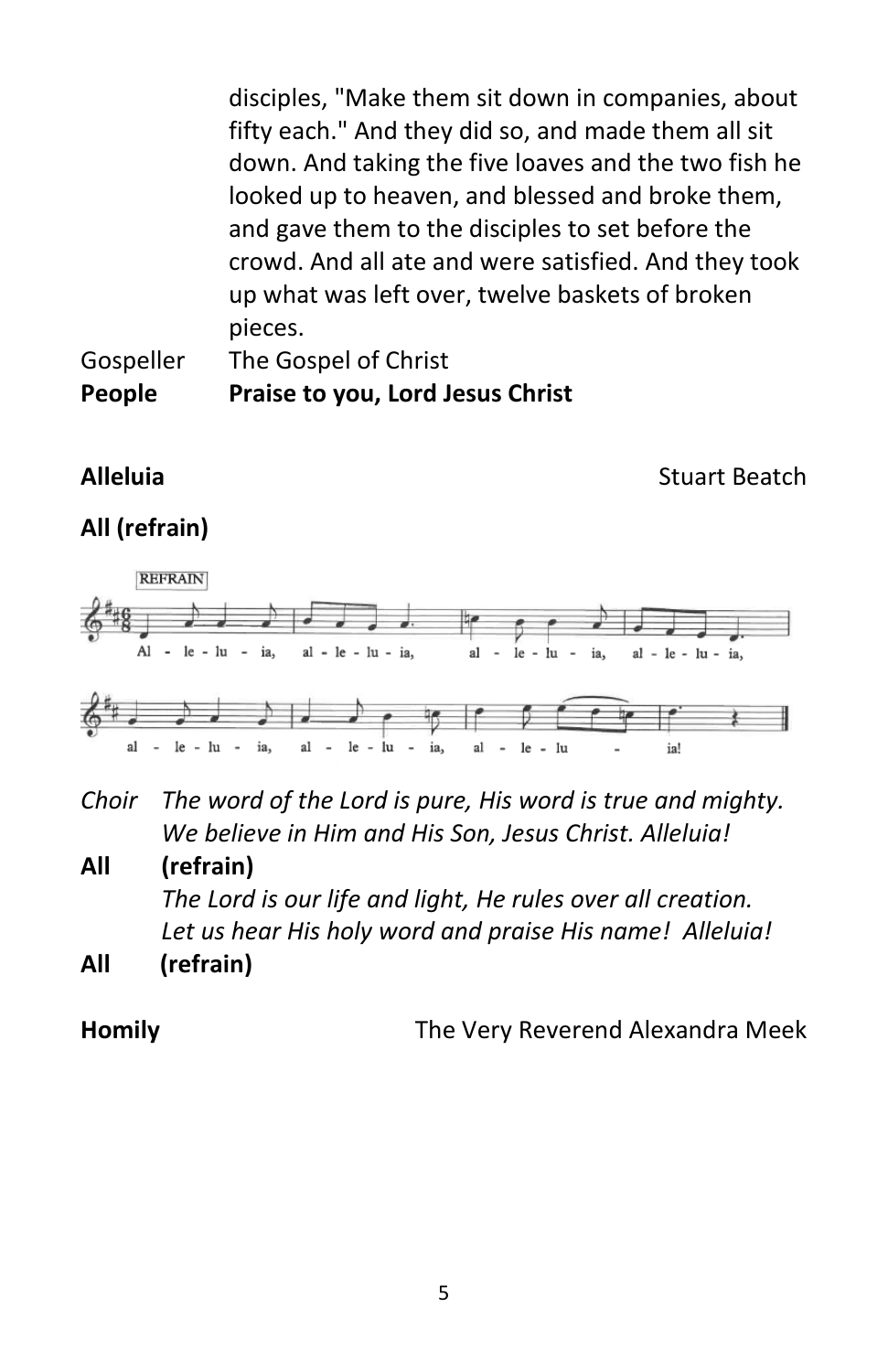**All I believe in one God, the Father Almighty, maker of heaven and earth and of all things visible and invisible; and in one Lord Jesus Christ the only-begotten Son of God, begotten of the Father before all worlds, God of God; Light, of Light, very God, of very God; begotten, not made; being of one substance with the Father, through whom all things were made: who for us and for our salvation came down from heaven, and was incarnate by the Holy Ghost of the Virgin Mary, and was made man, and was crucified also for us under Pontius Pilate. He suffered and was buried, and on the third day he rose again according to the scriptures and ascended into heaven and sitteth on the right hand of the Father. And he shall come again with glory to judge both the quick and the dead: whose kingdom shall have no end. And I believe in the Holy Ghost, the Lord, the giver of life, who proceedeth from the Father and the Son, who with the Father and the Son together is worshipped and glorified, who spake by the prophets. And I believe one, holy, catholic and apostolic Church. I acknowledge one baptism for the remission of sins. And I look for the resurrection of the dead, and the life of the world to come. Amen.**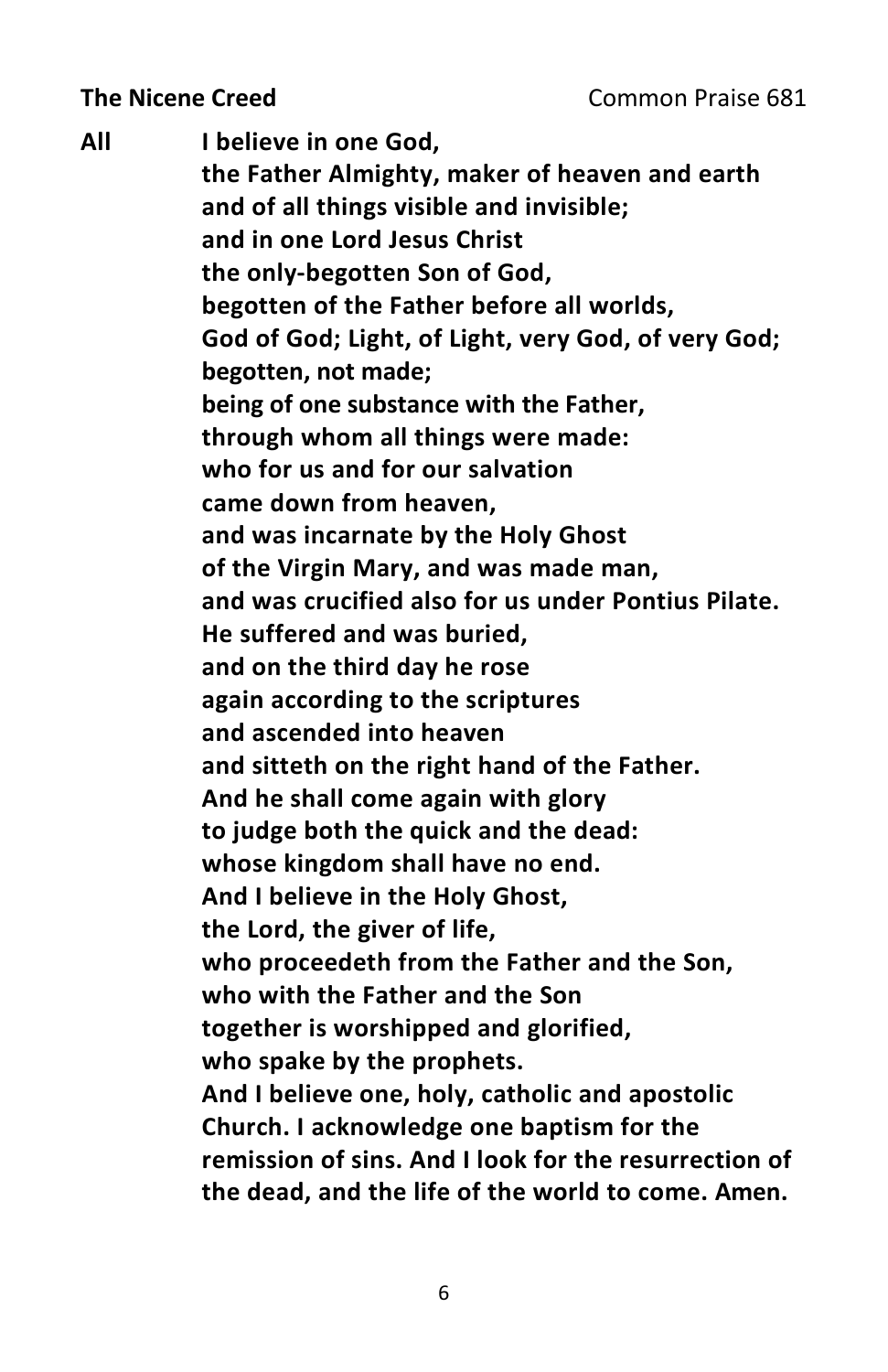*Lord, have mercy. Christ, have mercy. Lord, have mercy.*

#### **The Prayers of the People**

*Let us pray with confidence to the Lord, saying, "Lord Hear our prayer."*

Leader O Lord, guard and direct your Church in the way of unity, service, and praise.

**People Lord, hear our prayer.** 

Leader Give to all nations an awareness of the unity of the human family.

**People Lord, hear our prayer.** 

Leader Cleanse our hearts of prejudice and selfishness, and inspire us to hunger and thirst for what is right.

#### **People Lord, hear our prayer.**

- Leader Teach us to use your creation for your greater praise, that all may share the good things you provide.
- **People Lord, hear our prayer.**
- Leader Strengthen all who give their energy or skill for the healing of those who are sick in body or in mind.

**People Lord, hear our prayer.** 

- Leader Set free all who are bound by fear and despair. Lord, hear our prayer. Grant a peaceful end and eternal rest to all who are dying, and your comfort to those who mourn.
- **People Lord, hear our prayer. Amen.**

#### **Confession and Absolution**

Celebrant Dear friends in Christ, God is steadfast in love and infinite in mercy; welcoming sinners and inviting us to God's table. Let us therefore confess our sins, confident in God's forgiveness.

*Silence is kept*.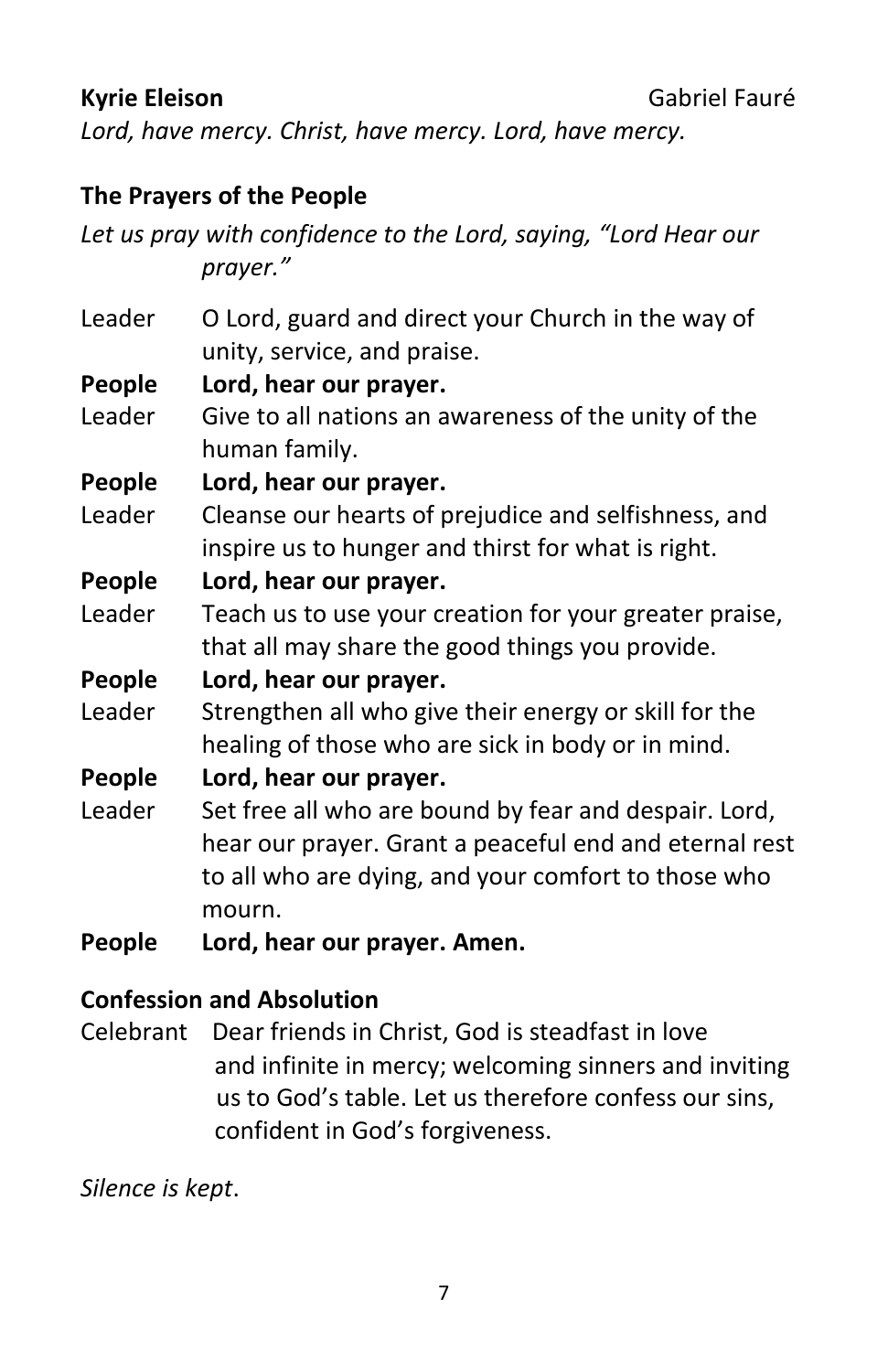| Celebrant | Most merciful God,                             |
|-----------|------------------------------------------------|
| All       | we confess that we have sinned against you     |
|           | in thought, word, and deed,                    |
|           | by what we have done,                          |
|           | and by what we have left undone.               |
|           | We have not loved you with our whole heart;    |
|           | we have not loved our neighbours as ourselves. |
|           | We are truly sorry and we humbly repent.       |
|           | For the sake of your Son Jesus Christ,         |
|           | have mercy on us and forgive us,               |
|           | that we may delight in your will,              |
|           | and walk in your ways,                         |
|           | to the glory of your name. Amen.               |
| Celebrant | Almighty God have mercy upon you,              |
|           | pardon and deliver you from all your sins,     |
|           | confirm and strengthen you in all goodness,    |
|           | and keep you in eternal life;                  |
|           | through Jesus Christ our Lord.                 |
| People    | Amen.                                          |
|           |                                                |

#### **The Peace** *.*

| Celebrant | The peace of the Lord be always with you. |
|-----------|-------------------------------------------|
| People    | And also with you.                        |

*Please remain in your pew as you show a sign of peace from a distance.*

#### **Offertory**

*Your offering may be placed in the offering box found at the back of the church. To donate to the work of the Cathedral online, please see the link in the announcement section of the bulletin or go to our website.* 

#### **Offertory Hymn 50 Now, My Tongue, The Mystery Telling**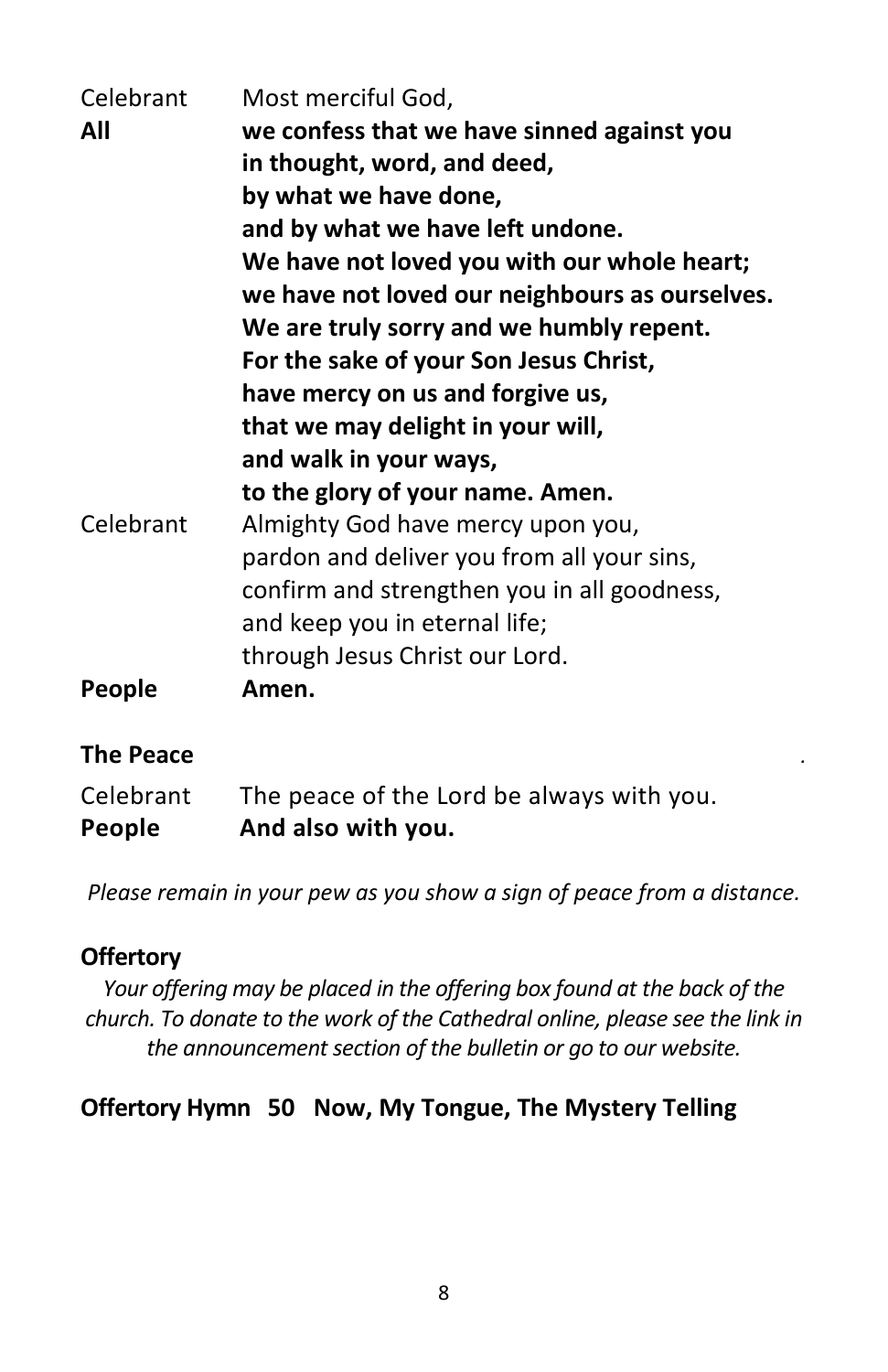#### **The Celebration of the Eucharist**

#### **The Prayer Over the Gifts**

Celebrant Let us pray.

**All Father, we spread this table to remember the loving sacrifice of Jesus Christ, your Son. Accept all we offer you this day. Bind us together in his love and in the love he has commanded us to bring one another; through Jesus Christ our Lord.**

#### **Eucharistic Prayer**

| Celebrant        | The Lord be with you.                                  |
|------------------|--------------------------------------------------------|
| People           | And also with you.                                     |
| Celebrant        | Lift up your hearts.                                   |
| People           | We lift them to the Lord.                              |
| Celebrant        | Let us give thanks to the Lord our God.                |
| People           | It is right to give our thanks and praise.             |
| <b>Celebrant</b> | We give you thanks and praise, almighty God,           |
|                  | through your beloved Son, Jesus Christ,                |
|                  | our Saviour and Redeemer.                              |
|                  | He is your living Word,                                |
|                  | through whom you have created all things.              |
|                  | By the power of the Holy Spirit                        |
|                  | he took flesh of the Virgin Mary                       |
|                  | and shared our human nature.                           |
|                  | He lived and died as one of us,                        |
|                  | to reconcile us to you,                                |
|                  | the God and Father of all.                             |
|                  | In fulfilment of your will                             |
|                  | he stretched out his hands in suffering,               |
|                  | to bring release to those who place their hope in you; |
|                  | and so he won for you a holy people.                   |
|                  | He chose to bear our griefs and sorrows,               |
|                  | and to give up his life on the cross,                  |
|                  |                                                        |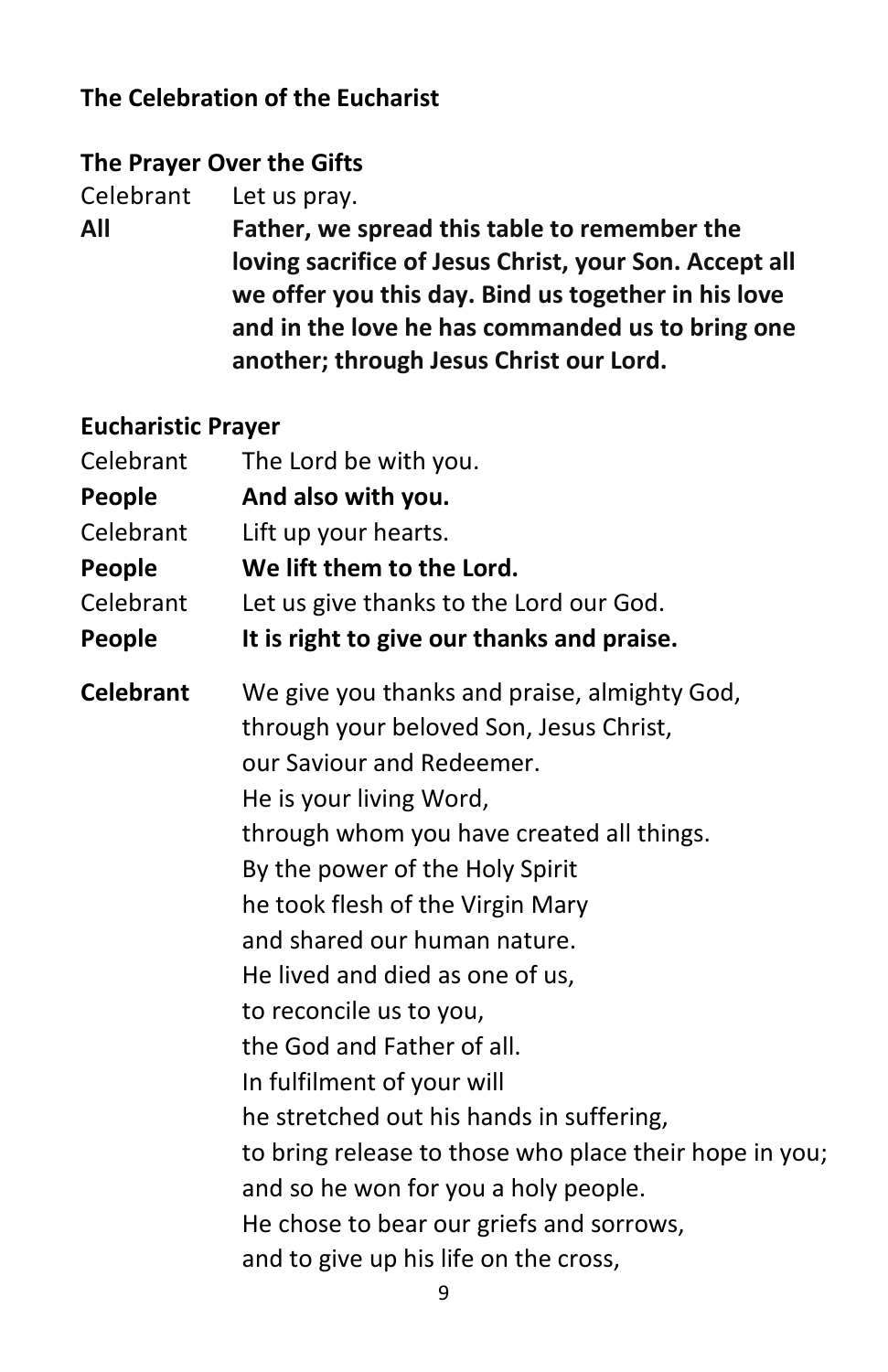that he might shatter the chains of evil and death, and banish the darkness of sin and despair. By his resurrection he brings us into the light of your presence. Now with all creation we raise our voices to proclaim the glory of your name.

#### **Sanctus and Benedictus Richard R. Terry**

*Holy, Holy, Holy, Lord God of Sabaoth. Heaven and earth are full of your glory. Hosanna in the highest. Blessed is the one who comes on the name of the Lord. Hosanna in the highest.*

Celebrant Holy and gracious God, accept our praise, through your Son our Saviour Jesus Christ; who on the night he was handed over to suffering and death, took bread and gave you thanks, saying, "Take, and eat: this is my body which is broken for you." In the same way he took the cup, saying, "This is my blood which is shed for you. When you do this, you do it in memory of me." Remembering, therefore, his death and resurrection, we offer you this bread and this cup, giving thanks that you have made us worthy to stand in your presence and serve you. We ask you to send your Holy Spirit upon the offering of your holy Church. Gather into one all who share in these sacred mysteries,

filling them with the Holy Spirit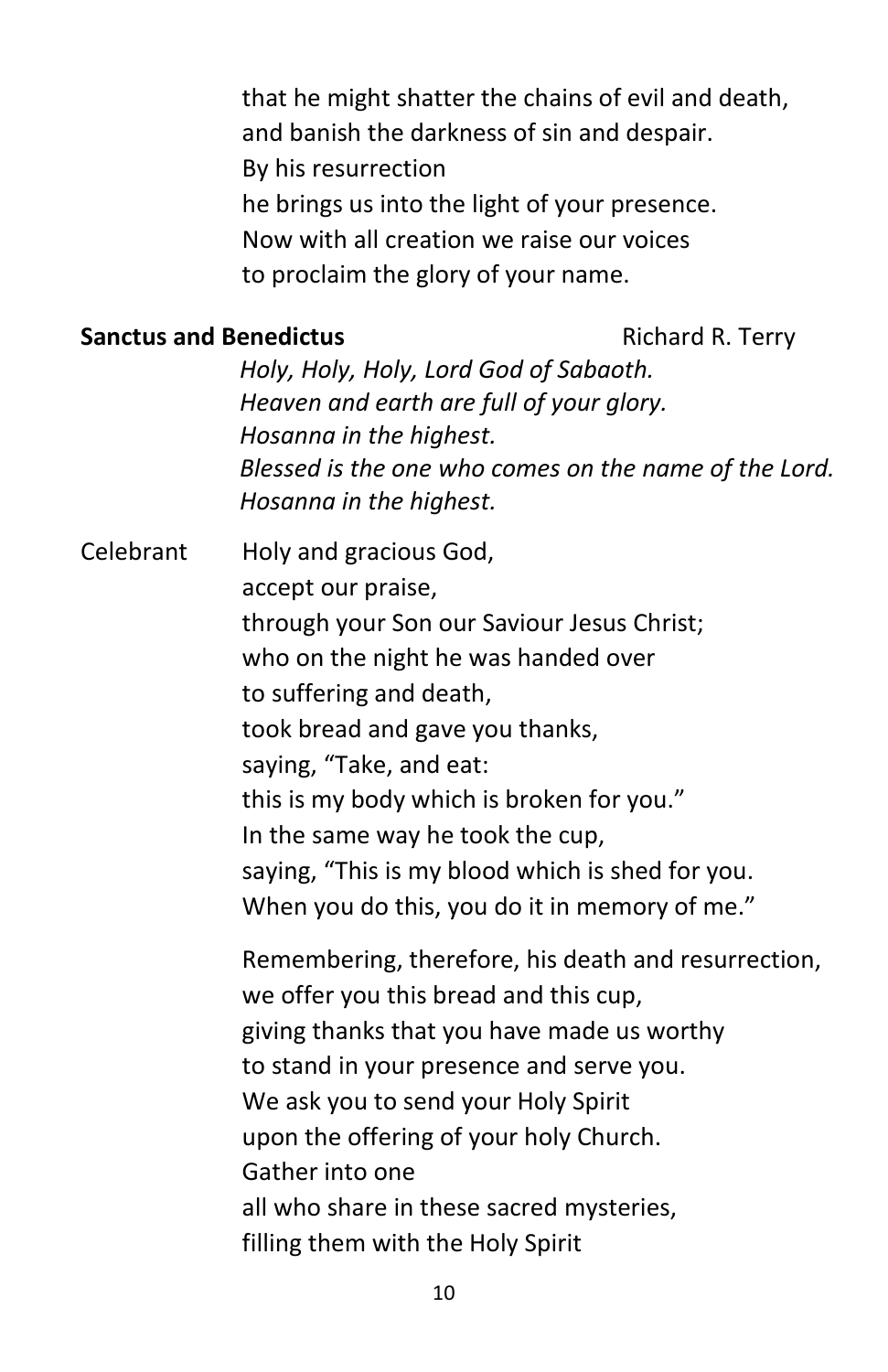|               | and confirming their faith in the truth,<br>that together we may praise you                                      |
|---------------|------------------------------------------------------------------------------------------------------------------|
|               | and give you glory<br>through your Servant, Jesus Christ.                                                        |
|               | All glory and honour are yours,<br>Father and Son, with the Holy Spirit<br>in the holy Church, now and for ever. |
| <b>People</b> | Amen.                                                                                                            |

#### **The Lord's Prayer** John Merbecke

| All | Our Father, who art in heaven,               |
|-----|----------------------------------------------|
|     | hallowed be thy name,                        |
|     | thy kingdom come, thy will be done,          |
|     | on earth as it is in heaven.                 |
|     | Give us this day our daily bread.            |
|     | And forgive us our trespasses,               |
|     | as we forgive them that trespass against us. |
|     | And lead us not into temptation,             |
|     | but deliver us from evil.                    |
|     | For thine is the kingdom, the power, and the |
|     | glory, for ever and ever. Amen.              |
|     |                                              |

#### **Breaking of the Bread**

Celebrant We break this bread to share in the body of Christ. **All We, being many, are one body, for we all share in the one bread.**

| Celebrant     | These are the gifts of God, for the people of God. |
|---------------|----------------------------------------------------|
| <b>People</b> | Thanks be to God.                                  |

#### **The Communion**

*Please come forward to receive communion. You may receive both the bread and the wine, or if you prefer, you may receive in one kind only, the bread. Gluten free wafers are available upon request. To receive a blessing instead of the bread or wine, please cross your hands over your chest.*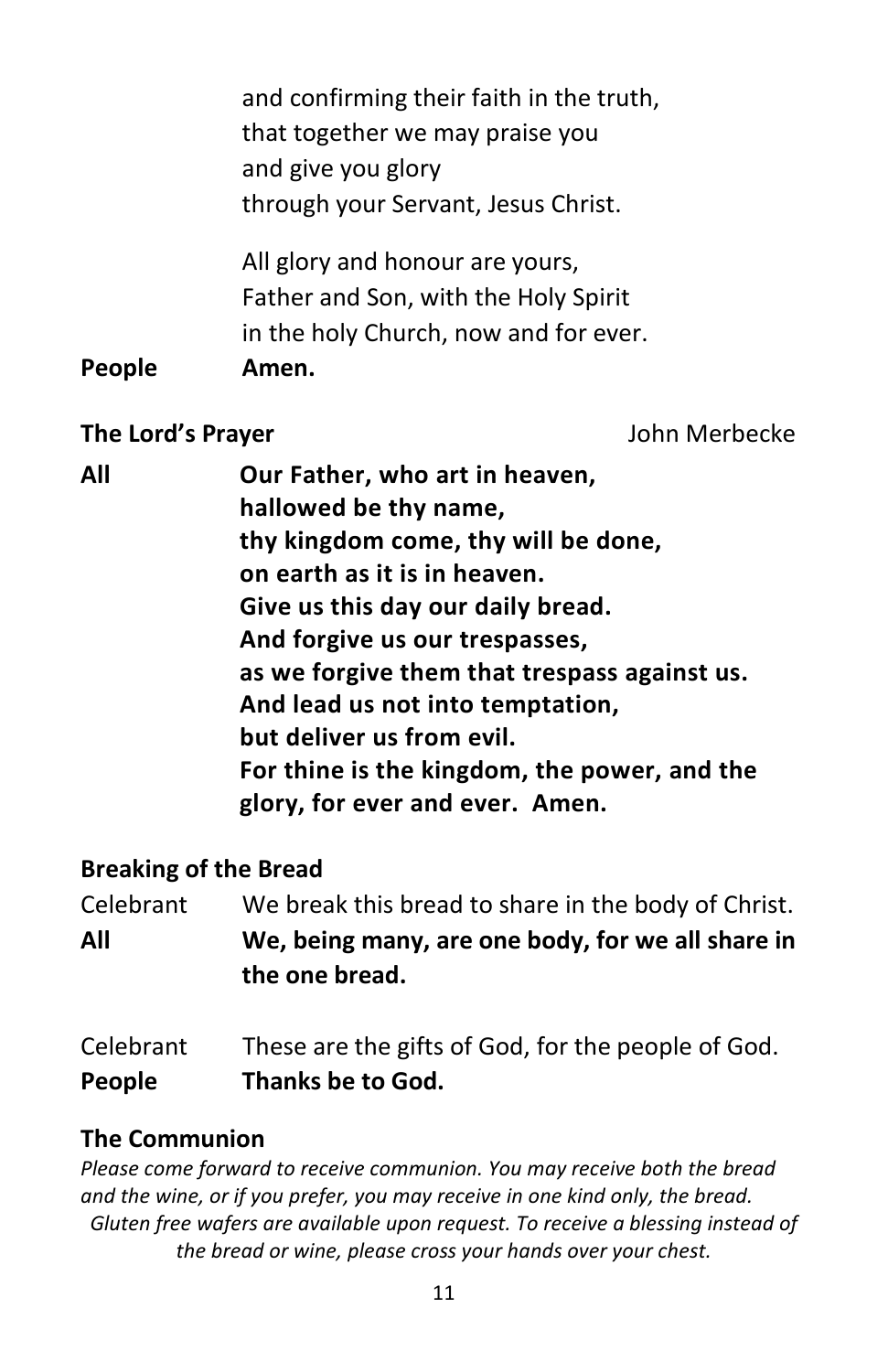#### **Music During Communion**

Agnus Dei Gabriel Fauré *Lamb of God, you take away the sins of the world: have mercy on us. Lamb of God, you take away the sins of the world: have mercy on us. Lamb of God, you take away the sins of the world: grant us peace.*

Jesus Christus, unser Heiland BWV 665 Johann Sebastian Bach *Jesus Christ, our Saviour*

Oculi Omnium Charles Wood *All eyes look up to you and you give them food. Glory to the Lord.*

Ave Verum Corpus **Edward Elgar** *Hail, true Body, born of the Virgin Mary, which truly suffered, and was sacrificed on the Cross for us, whose pierced side poured out water and blood: be unto us a source of consolation at our last hour. O sweet and holy Jesu, Son of Mary. Amen.*

#### **Hymn 65 Here, Lord, We Take the Broken Bread**

#### **Prayer After Communion**

Celebrant Let us pray.

**All God of peace, you have nourished us in this sacrament with the body and blood of Christ. May we who have taken holy things keep faith in our hearts and lives, in the name of Jesus Christ the Lord. Amen.**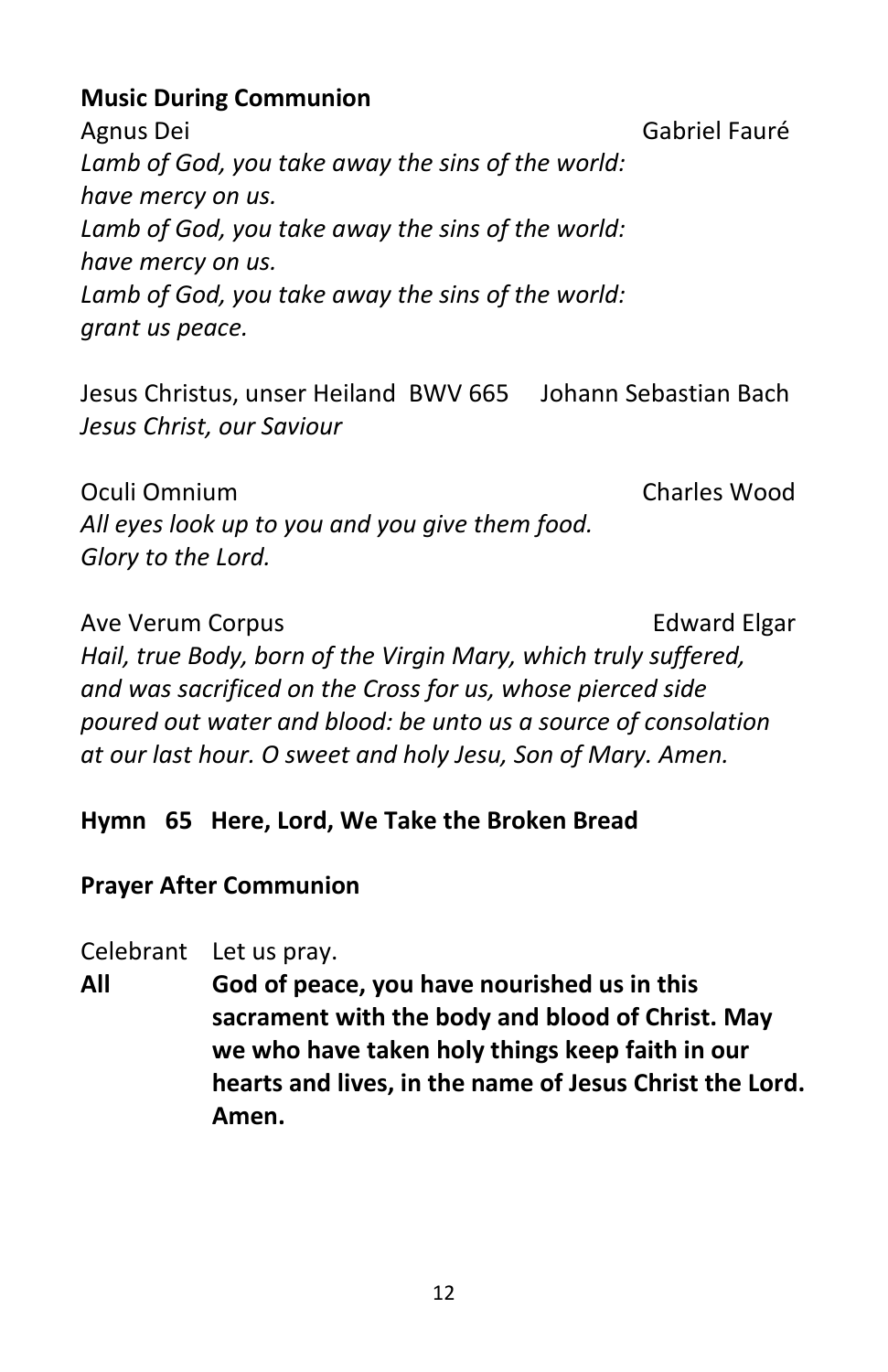#### **The Doxology**

Celebrant Glory to God,

**All whose power working in us, can do infinitely more than we can ask or imagine. Glory to God from generation to generation, in the Church and in Christ Jesus, for ever and ever. Amen.**

#### **The Blessing**

**The Benedictory Hymn 48 Let All Mortal Flesh Keep Silence**

#### **Dismissal**

Leader Let us go in peace to love and serve the Lord. **People Thanks be to God. Alleluia!**

#### **Organ**

Jesus Christus, unser Heiland BWV 665 (Conclusion) *Jesus Christ, our Saviour* Johann Sebastian Bach

#### **Fellowship after the Service**

There will be fellowship in the hall today after the 11am service. Please stay for a coffee and a treat.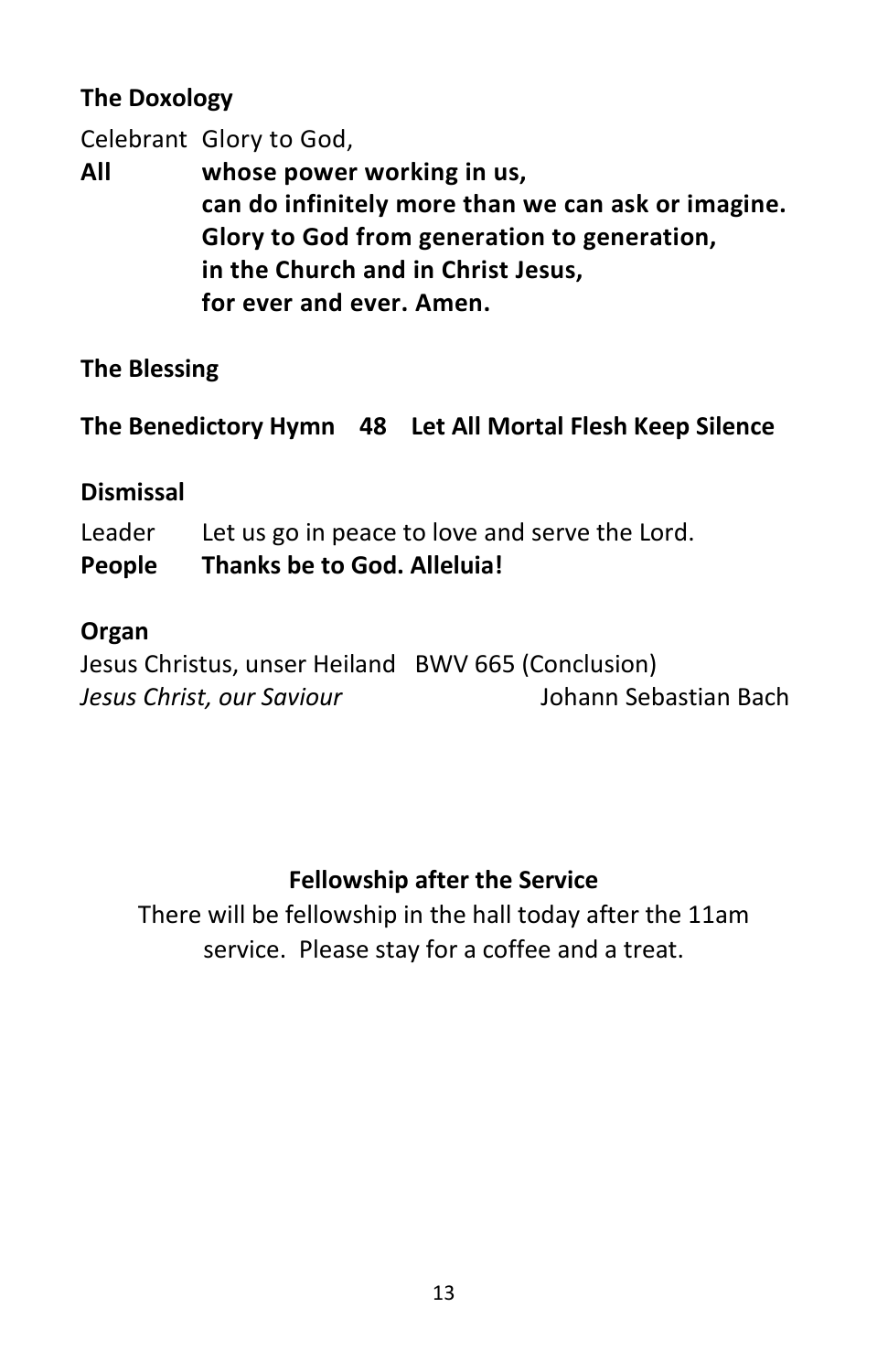#### **Parish Prayer List**

Rebekah, Peggy, Lois, Bob, Vivien, Ben, Anne, Gordon, Janet, Mary Duku, Jerry and Debbie, Heather, Kay, Bonnie, Mel, Dale, Merico, Brian, Barb, Tianna, Alexis, Grace, Kira, Richard, Mark, Paul, Liz, and Laura.

We pray for peace in Ukraine and comfort and strength for those whose lives have been shattered by the violence.

#### **Diocesan Prayer Cycle**

**Church of Canada:** The Most Rev. Linda Nicholls, Primate of Canada; Diocese of Ottawa: The Rt. Rev. Shane Parker, Bishop **Diocese of Edmonton:** The Rt. Rev. Stephen London, our Bishop; St. John the Divine, Onoway: Cheryl Boulet, Rector **Buyé Diocese:** Kabanga Parish: Lazar Rudende, Rector **Treaty Six:** Samson Cree Nation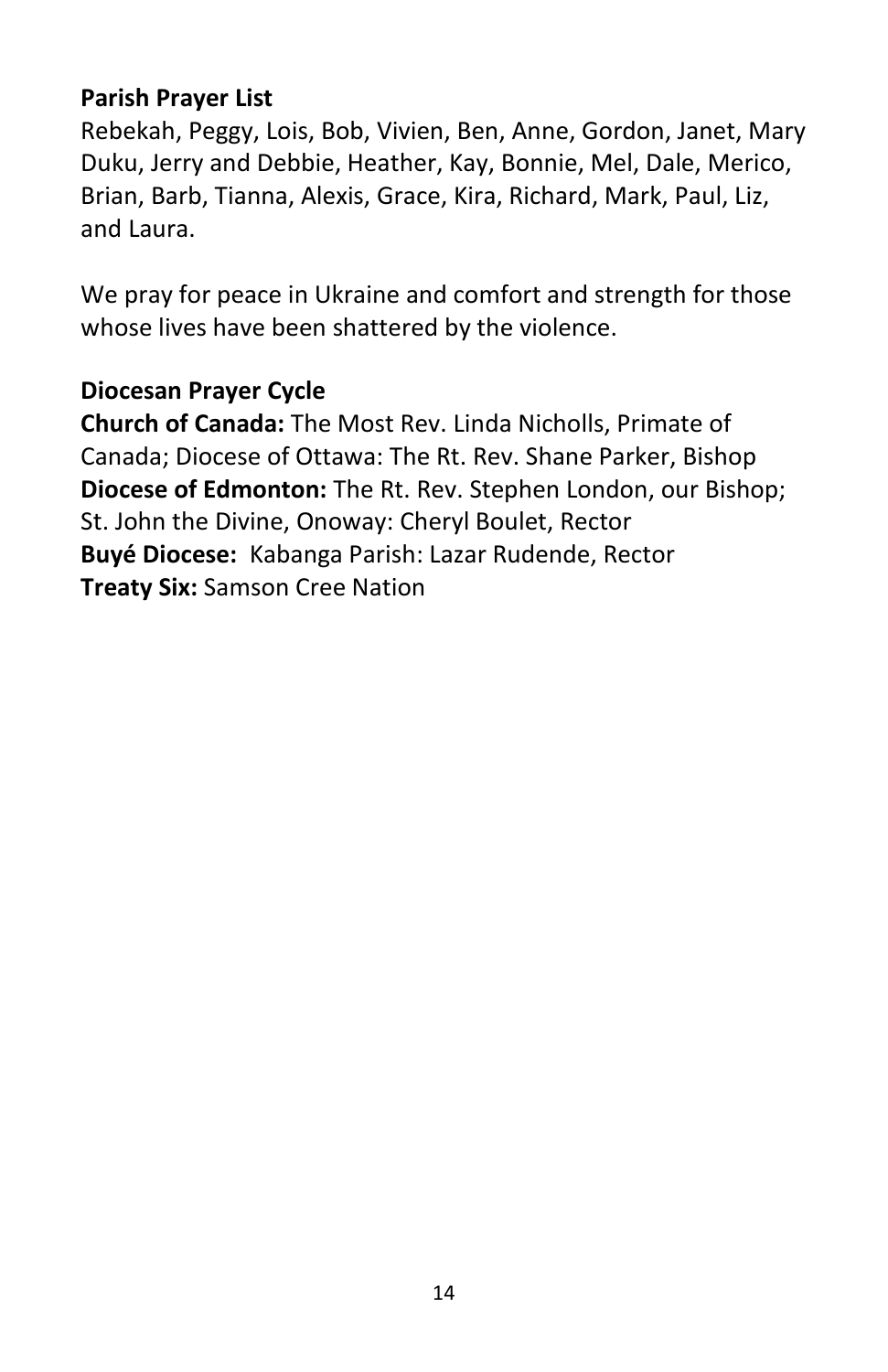#### **Announcements**

#### **Loom Keeping Event – Sunday, June 19th**

Loom keepers, the clergy, everyone who spent time weaving, and All Saints parishioners are invited to join the service of dedication at the Cathedral on Sunday, June  $19<sup>th</sup>$  at 7 pm. For those that have them please wear your ribbon skirts and also wear an orange shirt if you have one. This will be a time for remembering the children and for dedicating ourselves to continue the work of truth and reconciliation.

#### **Common Praise Hymnal Supplement Available Soon**

The Anglican Church of Canada has developed a supplement to our hymnal, Common Praise and copies will soon be available. We have already had a generous donation towards 35 new supplemental hymnals. If you would like to purchase one or more of these new hymnals for the Cathedral, we will be accepting donations over the next few weeks. Cost per supplemental hymnal is \$28.

#### **Backpack Supplies**

We are currently collecting supplies to fill back packs of practical care items for our neighbours who are living rough. If you would like to contribute to this outreach project, please consider picking up the following items: toilet paper, socks, underwear, toothbrushes and toothpaste, deodorant, granola/energy bars.

#### **Stay Connected**

If you are new to All Saints' or have changed your email address, contact the office to be placed on our email list. We promise we won't spam you! [\(admin@allsaintscathedral.ca\)](mailto:admin@allsaintscathedral.ca)

#### **Serving on a Sunday Morning**

If you would like to serve at the altar, read a passage of scripture, offer the prayers of the people, assist with coffee hour or greet people and welcome them into this space, please let us know! We are still compiling a schedule so that we are able to welcome more participation in our morning services.